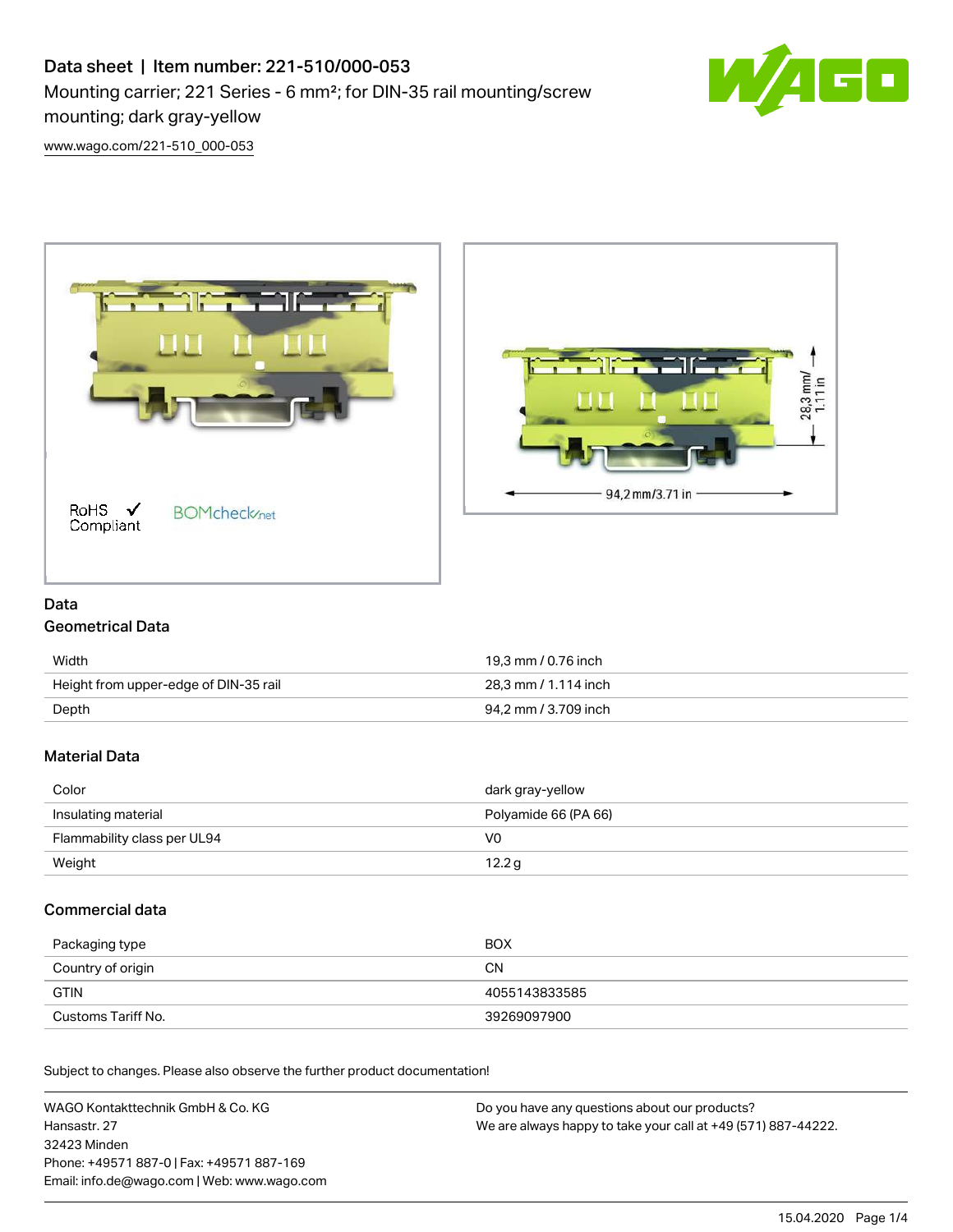

#### **Counterpart**

#### Compatible products

#### Marking accessories

| e de la completa de la completa de la completa de la completa de la completa de la completa de la completa de<br>La completa de la completa de la completa de la completa de la completa de la completa de la completa de la co | Item no.: 210-833<br>Marking strips; on reel; 6 mm wide; plain; Self-adhesive; white                                                      | www.wago.com/210-833 |
|---------------------------------------------------------------------------------------------------------------------------------------------------------------------------------------------------------------------------------|-------------------------------------------------------------------------------------------------------------------------------------------|----------------------|
| Mounting adapter                                                                                                                                                                                                                |                                                                                                                                           |                      |
| 0.111<br>$E_{\rm{m}}$ $\approx$                                                                                                                                                                                                 | Item no.: 222-505<br>Strain relief plate; for mounting carrier; 221 or 222 Series, can be snapped                                         | www.wago.com/222-505 |
| $\begin{array}{c} \hline \end{array}$                                                                                                                                                                                           | Item no.: 222-510<br>Angled DIN-rail adapter; in combination with mounting carrier; 221-500 or 222-500; for DIN-35 rail<br>mounting; gray | www.wago.com/222-510 |
|                                                                                                                                                                                                                                 |                                                                                                                                           |                      |

### **Downloads** Documentation

| <b>Additional Information</b> |             |        |          |
|-------------------------------|-------------|--------|----------|
| Technical explanations        | Apr 3, 2019 | pdf    | Download |
|                               |             | 2.1 MB |          |

## Installation Notes

#### Inserting a conductor



CAGE CLAMP<sup>®</sup> connection: Removing a conductor.



Conductor termination with connectors fitted in a mounting carrier

Subject to changes. Please also observe the further product documentation!

WAGO Kontakttechnik GmbH & Co. KG Hansastr. 27 32423 Minden Phone: +49571 887-0 | Fax: +49571 887-169 Email: info.de@wago.com | Web: www.wago.com

Do you have any questions about our products? We are always happy to take your call at +49 (571) 887-44222.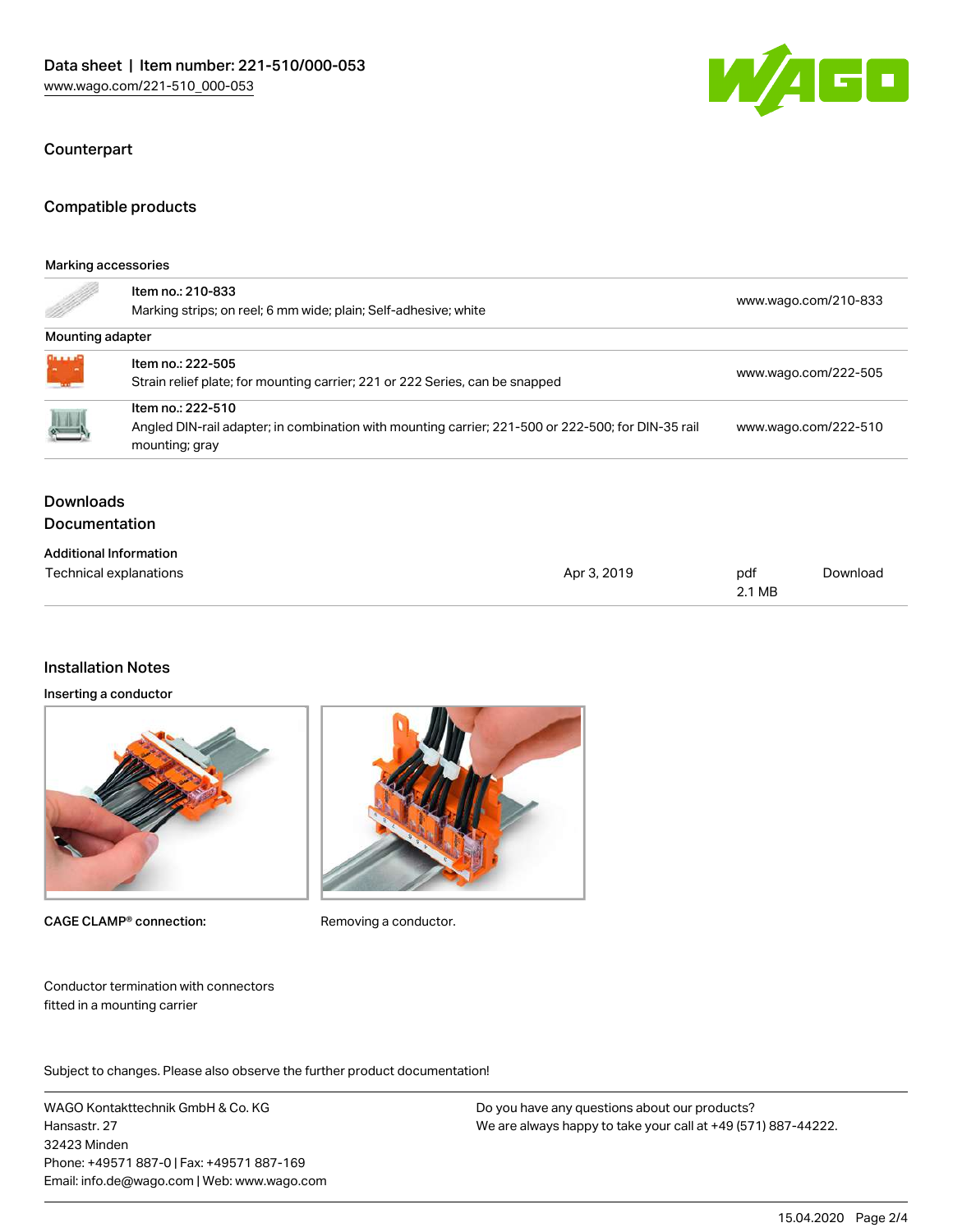



Inserting a connector into the mounting carrier.



Inserting a connector into the mounting carrier.



Removing a connector from the mounting carrier.



Securing a strain relief plate (222‑505) to the mounting carrier.



Snapping the angled DIN-rail adapter (222‑510) onto the mounting carrier.



Horizontal mounting on DIN-35 rail using an angled DIN-rail adapter.



Horizontal mounting on DIN-35 rail using an angled DIN-rail adapter.



Horizontal screw mounting with strain relief plate on a flat surface



Vertical mounting with strain relief plate on DIN-35 rail.

Subject to changes. Please also observe the further product documentation!

WAGO Kontakttechnik GmbH & Co. KG Hansastr. 27 32423 Minden Phone: +49571 887-0 | Fax: +49571 887-169 Email: info.de@wago.com | Web: www.wago.com

Do you have any questions about our products? We are always happy to take your call at +49 (571) 887-44222.